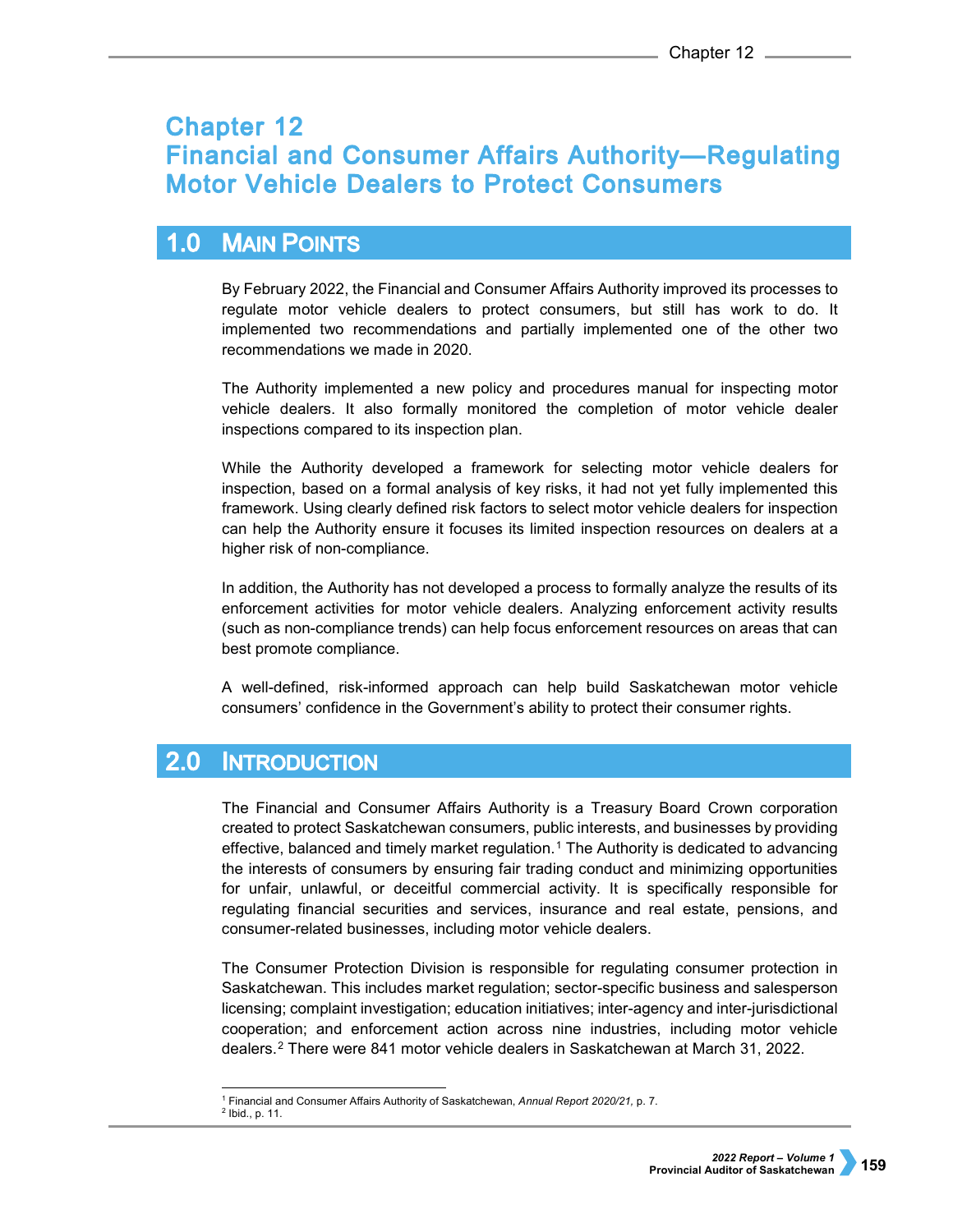#### **Focus of Follow-Up Audit**  $2.1$

This chapter describes our first follow-up audit of management's actions on the recommendations we made in 2020 about the Authority's processes to regulate motor vehicle dealers to protect consumers.[3](#page-1-0)

Our *2020 Report – Volume 1*, Chapter 7, concluded that for the 12-month period ended December 6, 2019, the Financial and Consumer Affairs Authority had effective processes except in a few areas. We made four recommendations.

To conduct this audit engagement, we followed the standards for assurance engagements published in the *CPA Canada Handbook—Assurance* (CSAE 3001). To evaluate the Authority's progress toward meeting our recommendations, we used the relevant criteria from the original audit. The Authority agreed with the criteria in the original audit.

Our audit approach included discussing actions taken with Authority management and reviewing key documents provided by management (e.g., Board reports, policy and procedures manual, risk-based inspection framework).

## **3.0 STATUS OF RECOMMENDATIONS**

This section sets out each recommendation including the date on which the Standing Committee on Public Accounts agreed to the recommendation, the status of the recommendation at February 25, 2022, and the Financial and Consumer Affairs Authority's actions up to that date.

## $3.1$ Risk-Based Approach for Inspections Developed, But Not Yet **Fully Implemented**

*We recommended the Financial and Consumer Affairs Authority select motor vehicle dealers for inspection based on a formal analysis of key risks for non-compliance. (2020 Report – Volume 1,* p. 76, Recommendation 1; Public Accounts Committee has not yet considered this recommendation as of May 4, 2022)

**Status**—Partially Implemented

The Financial and Consumer Affairs Authority developed a well-defined risk framework it plans to use to select motor vehicle dealers for inspection. However, the Authority has not yet fully used this framework to analyze key risks in selecting motor vehicle dealers to inspect.

In summer 2020, the Authority developed its *Risk Based Inspection Program* containing a robust risk-based dealer inspection framework (Framework). The Authority designed the Framework to make informed decisions in its allocation of resources; focus attention on proactive risk reduction through targeted inspections; reduce unnecessary regulatory burdens; and focus attention on outcomes in regulatory decision-making.[4](#page-1-1)

 <sup>3</sup> *[2020 Report – Volume 1,](https://auditor.sk.ca/pub/publications/public_reports/2020/Volume_1/CH%2007%20-%20Financial%20and%20Consumer%20Affairs%20Authority%E2%80%94Regulating%20Vehicle%20Dealers%20to%20Protect%20Consumers.pdf)* Chapter 7, pp. 65–82.

<span id="page-1-1"></span><span id="page-1-0"></span><sup>4</sup> Financial and Consumer Affairs Authority, *Consumer Protection Division Risk Based Inspection Program*, p. 4.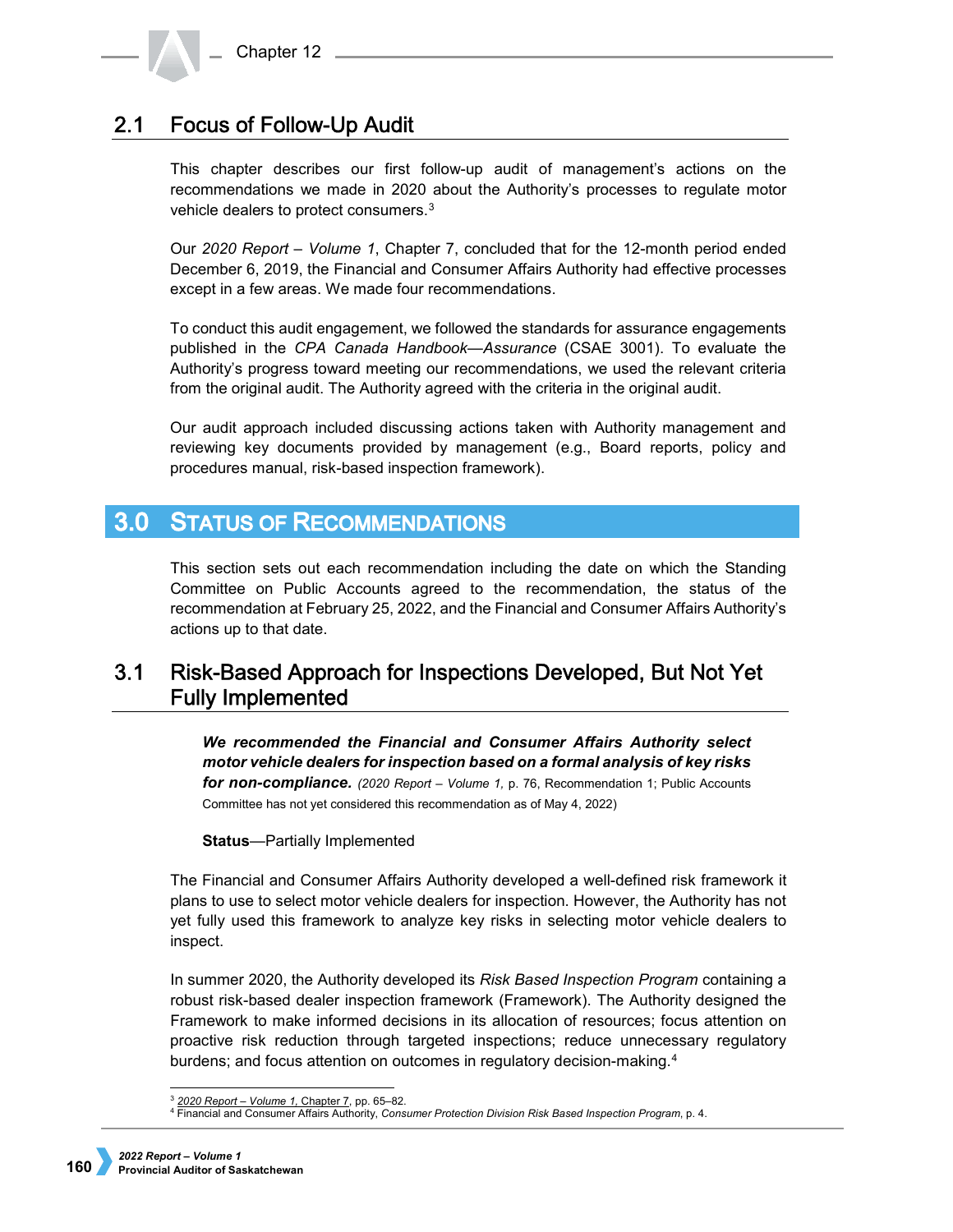The Framework has five steps, as shown in **Figure 1**, and is cyclical in nature, building upon past analysis and dealer history. The Framework will be applied across dealers, at least annually, but can be applied more often if any new concerns arise, such as recent compliance action against the motor vehicle dealer.



### **Figure 1—Motor Vehicle Dealer Inspection Framework**

In addition, the Authority developed a list of risk factors to consider when assessing the risk for each motor vehicle dealer, as shown in **Figure 2**. The Authority's guidance requires consideration of both the likelihood that the risk factor will occur and the expected impact.

| <b>Vehicle Safety Factors:</b>                                                                                                                                                                                                                                                                              |                                                                                                                                                                                                                                                |
|-------------------------------------------------------------------------------------------------------------------------------------------------------------------------------------------------------------------------------------------------------------------------------------------------------------|------------------------------------------------------------------------------------------------------------------------------------------------------------------------------------------------------------------------------------------------|
| Dealer sells rebuilds<br>Dealer routinely inspects all vehicles for safety<br>Dealer has been warned by the Authority for<br>selling unsafe vehicles in the last three years                                                                                                                                | Dealer routinely inspects off-lease vehicles for<br>$\bullet$<br>safety<br>Dealer imports vehicles for resale<br>۰<br>Dealer sells under \$5,000 vehicles                                                                                      |
| <b>Dealer Operations Factors:</b>                                                                                                                                                                                                                                                                           |                                                                                                                                                                                                                                                |
| Dependence on consignments for business<br>Volume of salesperson turnover                                                                                                                                                                                                                                   | Delinquency in paying Consumer Protection<br>۰<br>Division (CPD) licensing fees                                                                                                                                                                |
| <b>Business Office Factors:</b>                                                                                                                                                                                                                                                                             |                                                                                                                                                                                                                                                |
| Documentation is compliant with legislative<br>authorities<br>Dealer does leasing<br>Dealer does sub-prime loans<br>Dealer has internal controls in place for handling<br>consumer information                                                                                                              | Privacy Policy-Does a dealer ensure<br>٠<br>consumer privacy in all sales/leases?<br>Financial security claims in the past five years<br>$\bullet$<br>Dealer maintains full documentation review with<br>consumer prior to sale                |
| <b>Dealer Compliance Factors:</b>                                                                                                                                                                                                                                                                           |                                                                                                                                                                                                                                                |
| Last inspection of dealer<br>Results of previous dealer inspection<br>Warning letters in the past five years<br>Undertaking (Voluntary Compliance<br>Agreements) in the previous five years<br>Compliance orders in the previous five years<br>Suspensions/Conditions-as a result of<br>compliance activity | Level of cooperation with CPD complaint and<br>$\bullet$<br>investigation process<br>Level of cooperation with licensing-payment of<br>۰<br>all fees<br>Action by other regulatory bodies against dealer<br>Volume of substantiated complaints |
| Source: Adapted from the Consumer Protection Division Risk Based Inspection Program Appendix A: Risk Based Deale                                                                                                                                                                                            |                                                                                                                                                                                                                                                |

Source: Adapted from the *Consumer Protection Division Risk Based Inspection Program* Appendix A: Risk Based Dealer Inspection Summary Template.

Source: *Consumer Protection Division Risk Based Inspection Program.*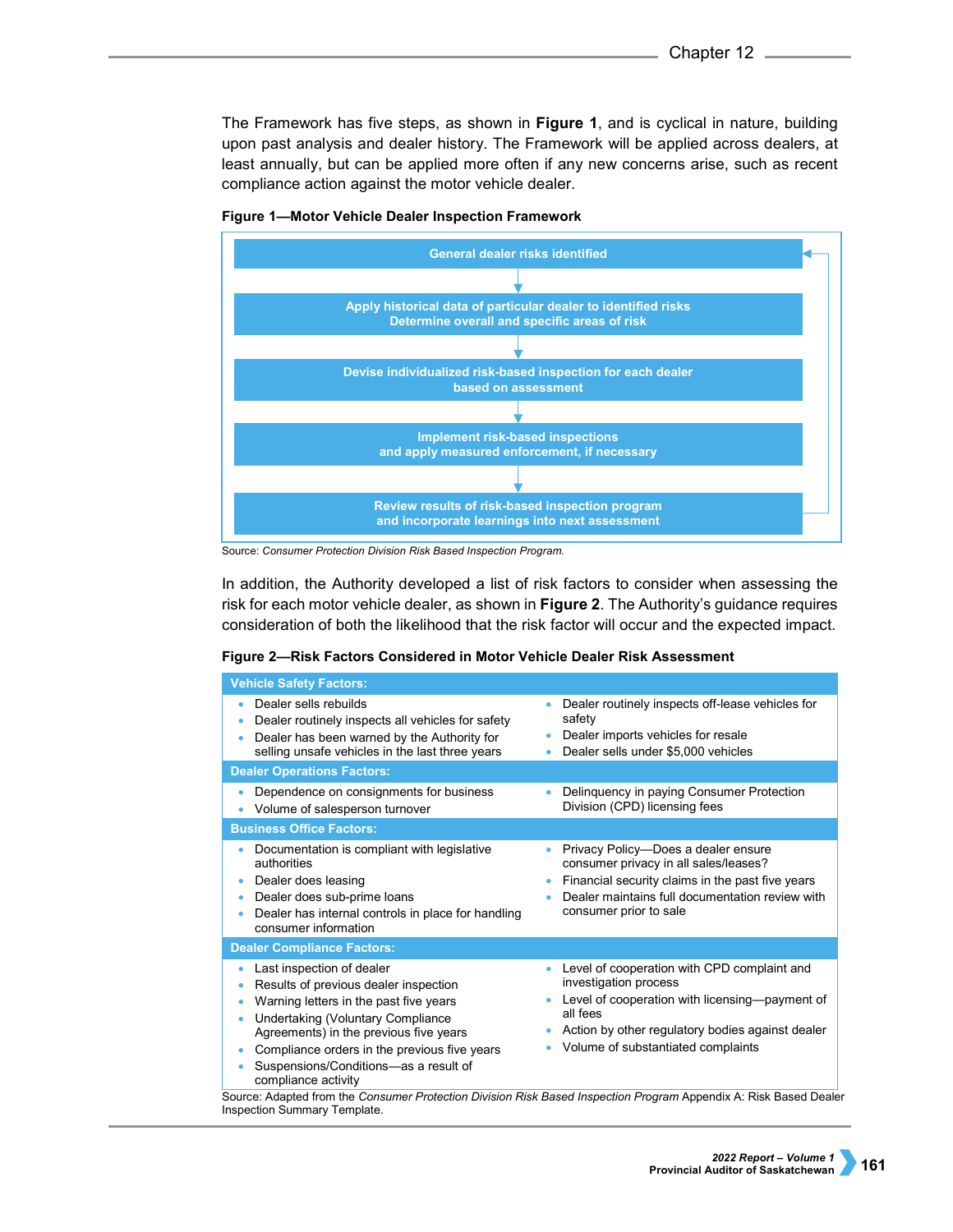The Authority conducted 40 inspections of motor vehicle dealers in 2021–22; however, we found the Authority did not fully use its new Framework when selecting motor vehicle dealers for inspection during their 2021–22 fiscal year. It did utilize some factors of the Framework, including considering the date of the dealer's last inspection, results of previous inspections or investigations, and the sale of consignment vehicles.

Management indicated they plan to use the Framework once they obtain some additional information from motor vehicle dealers (e.g., number of salespeople turnover/changes at the dealership; whether the dealer sells rebuilds; whether the dealer imports vehicles for resale; inventory level changes compared to previous year at the dealership; number of unpaid lien claims against the dealership) and are able to automate key aspects of the vehicle dealers' inspection rating process in its Registration Licensing System. Management expects to update its Registration Licensing System in 2022–23.

Not fully assessing risk factors when selecting licensed motor vehicle dealers for inspection increases the risk of an inconsistent selection process, and using inspection resources on dealers at lower risk of non-compliance. Documenting the rationale for selecting dealers helps to demonstrate the use of a fair and consistent regulatory approach.

### $3.2$ Updated Policy and Procedures Manual for Inspections of **Motor Vehicle Dealers Implemented**

*We recommended the Financial and Consumer Affairs Authority update and implement a policy and procedures manual for inspections of motor vehicle dealers. (2020 Report – Volume 1,* p. 79, Recommendation 2; Public Accounts Committee has not yet considered this recommendation as of May 4, 2022)

## **Status**—Implemented

In April 2020, the Financial and Consumer Affairs Authority implemented a new policy and procedures manual, the *Consumer Protection Division Compliance Policy and Procedures Manual* (Manual).

The Manual documents the policy and procedures that support the Authority's efforts to promote compliance and to enforce laws regulating the vehicle sales industry in Saskatchewan.<sup>[5](#page-3-0)</sup>

The Manual includes:

- $\triangleright$  Roles and responsibilities for the Authority's staff
- Requirements for dealer liaison visits<sup>[6](#page-3-1)</sup>
- $\triangleright$  Requirements for inspections, including communication specifications
- Requirements for investigations
- Guidance around enforcement actions

<sup>&</sup>lt;sup>5</sup> Financial and Consumer Affairs Authority, Compliance Policy and Procedures Manual, p. 4.

<span id="page-3-1"></span><span id="page-3-0"></span><sup>&</sup>lt;sup>6</sup> Dealer liaison visits are regular contact with vehicle dealers, whether in person, via phone or email, meant to foster relationships with the motor vehicle dealers and the Authority.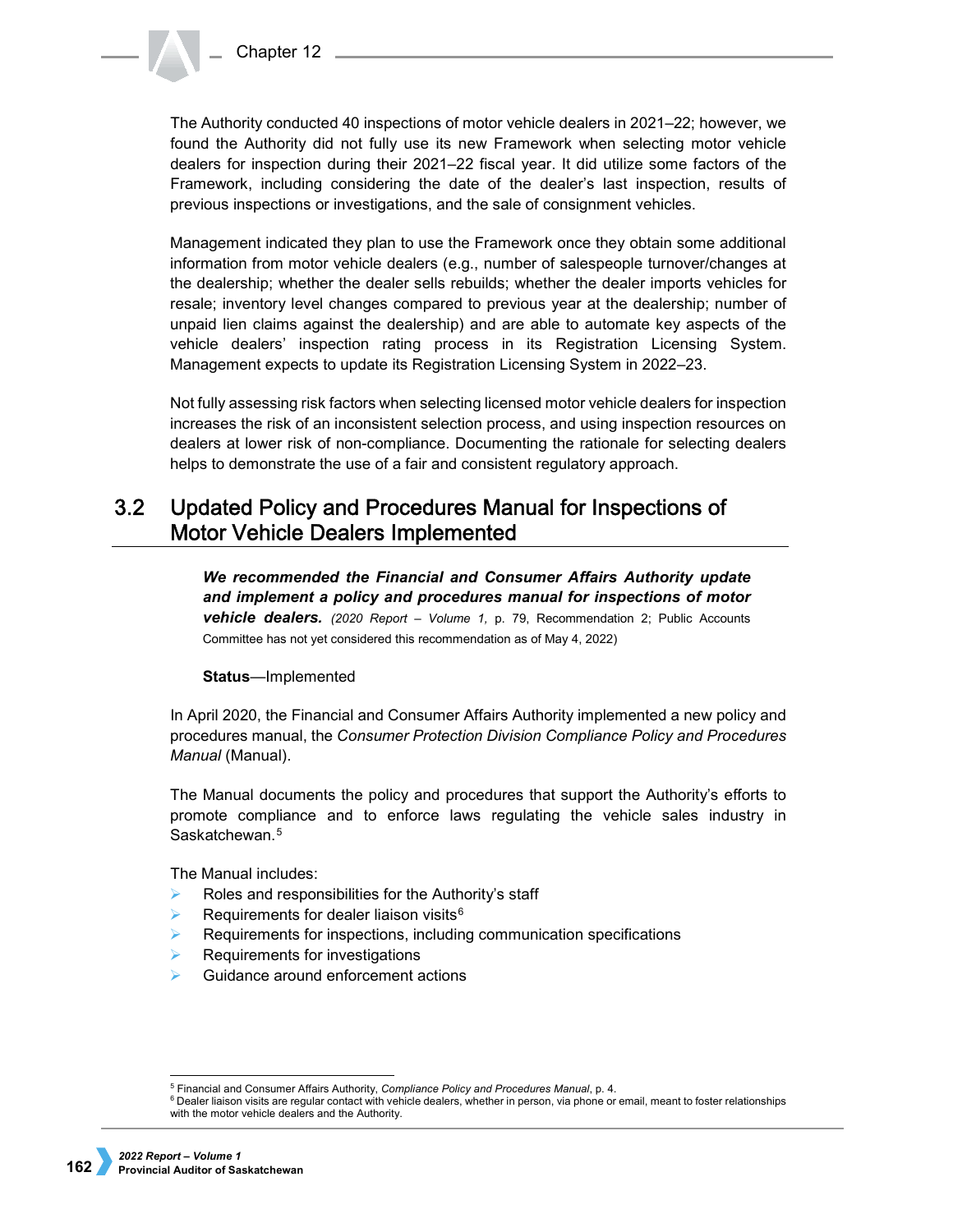For all of the five inspections we tested (conducted since April 2020), the Authority followed its established procedures. It completed the inspection as expected and communicated the results of inspections in a timely manner (e.g., generally within one month of the inspection).

Having updated policies and procedures that reflect the Authority's current practices enables more effective training and understanding of staff.

#### $3.3$ Monitoring the Completion of Vehicle Dealer Inspections

*We recommended the Financial and Consumer Affairs Authority formally monitor the completion of motor vehicle dealer inspections compared to inspection plans.* (2020 Report – Volume 1, p. 80, Recommendation 3; Public Accounts Committee has not yet considered this recommendation as of May 4, 2022)

## **Status**—Implemented

The Financial and Consumer Affairs Authority monitors the completion of motor vehicle dealer inspections compared to its inspection plans.

We found, at the beginning of the fiscal year, inspectors and the Director of the Consumer Protection Division agreed on which motor vehicle dealers to inspect for the year (i.e., 40 inspections). The inspectors then tracked the planned inspections and key information about the inspections (e.g., date of planned inspection, date report sent to licensee, date inspection results reviewed by Director) in a spreadsheet.

At February 17, 2022, we found the Authority had completed 79% of the inspections planned for the year ended March 31, 2022. We also found the Authority's staff properly recorded an explanation when they did not complete a planned inspection.

Formally monitoring the completion of its annual inspection plan increases the likelihood of the Authority effectively using inspections as a proactive enforcement activity.

#### **Analysis of Enforcement Activity Results Needed**  $3.4$

*We recommended the Financial and Consumer Affairs Authority formally analyze the results of its enforcement activities for motor vehicle dealers to support a risk-informed enforcement approach. (2020 Report – Volume 1,* p. 81, Recommendation 4; Public Accounts Committee has not yet considered this recommendation as of May 4, 2022)

## **Status**—Not Implemented

The Financial and Consumer Affairs Authority does not formally analyze the results of its enforcement activities.

We found the Authority does not formally document its analysis of non-compliance trends and other findings from inspections and complaint investigations. Rather, management indicated they informally track trends and results of motor vehicle dealer inspections.